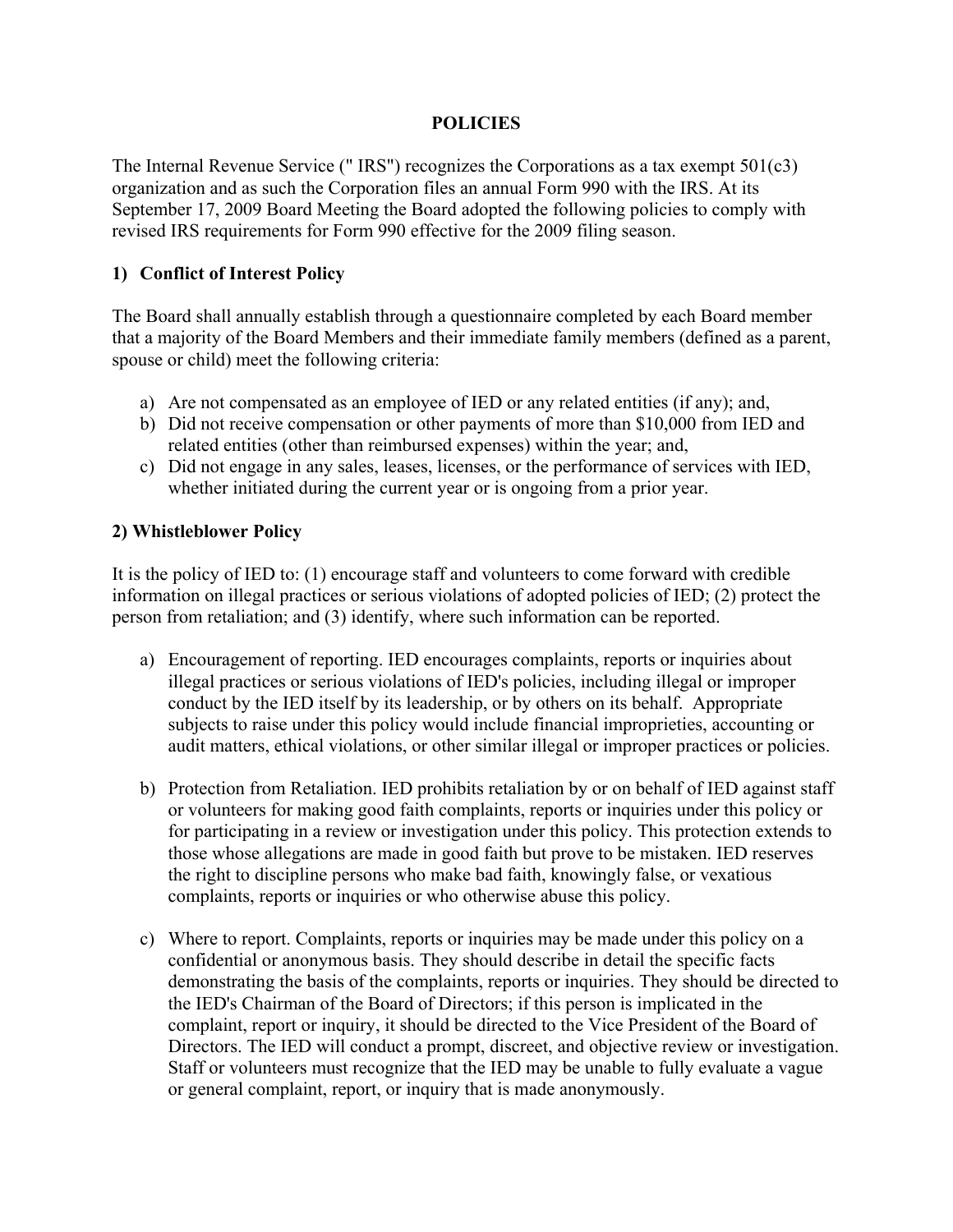## **3) Document Retention and Destruction Policy**

This Document Retention and Destruction Policy of IED identifies the record retention responsibilities of staff, volunteers, members of the Board of Directors, and outsiders for maintaining and documenting the storage and destruction of IED's documents and records.

a) **Rules.** IED staff, volunteers, members of the Board of Directors and outsiders (i.e., independent contractors via agreements with IED) are required to honor these rules: (a) paper or electronic documents indicated under the terms for retention below will be transferred and maintained by the Executive Director of IED; (b) all other paper documents will be destroyed after three years; (c) all other electronic documents will be deleted from all individual computers, databases, networks, and back-up storage after one year; and (d) no paper or electronic documents will be destroyed or deleted if pertinent to any ongoing or anticipated government investigation or proceeding or private litigation.

### b) **Terms for retention.**

- i) Retain permanentlv:
	- (1) Governance records- Charter and amendments to By laws, other IED documents, governing board and board committee minutes.
	- (2) Tax Records Filed state and federal tax returns/reports and supporting records, tax exemption determination letter and related correspondence files related to tax audits.
	- (3) Intellectual property records Copyright and trademark registrations and samples of protected works.
	- (4) Financial records- Audited financial statements, attorney contingent liability letters.
- ii) Retain for ten years:
	- (1) Pension and benefit records \* Pension (ERISA) plan participant/beneficiary records, actuarial reports, related correspondence with government agencies and supporting records.
- iii) Retain for three years:
	- (1) Employee/employment records- Employee names, address, social security numbers, and dates of birth, INS Form I-9, resume/application materials, job descriptions, dates of hire and termination/separation, evaluations, compensation information, promotions, transfers, disciplinary matters, time/payroll records, leave/comp time/FMLA, engagement and discharge correspondence, documentation of basis for independent contractor status (retain for all current employees and independent contractors and for three years after departure of each individual).
	- (2) Lease, insurance, and contract/license records, software license agreements, vendor, hotel and service agreements, independent contractor agreements, employment agreements, consultant agreements, and all other agreements (retain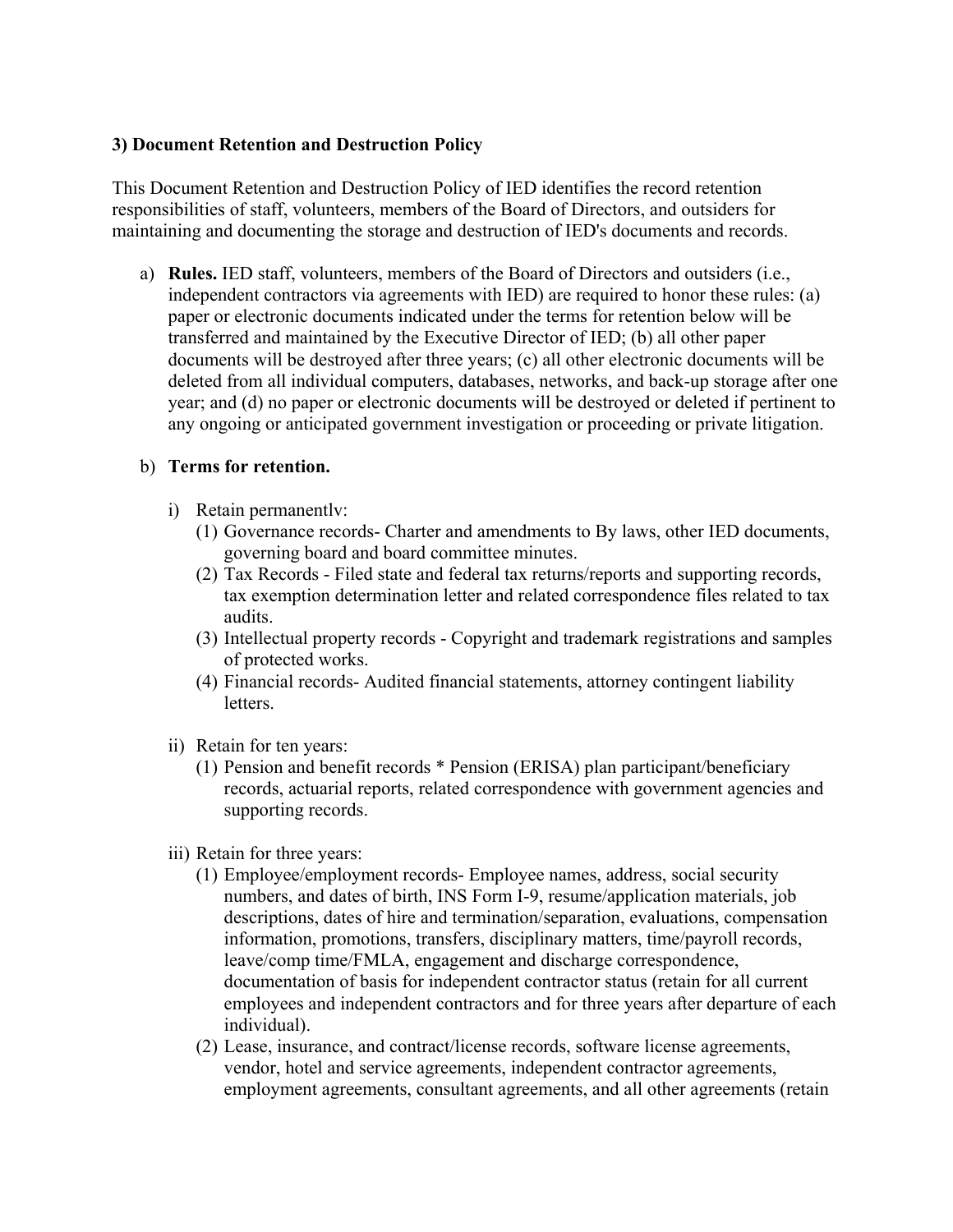during term of the agreement and for three years after the termination, expiration, and non-renewal of each agreement).

- iv) Retain for one year:
	- (1) All other electronic records, documents and files Correspondence files, past budgets, bank statements, publications, employee manuals/policies procedures, survey information.
- c) **Exceptions.** Exceptions to these rules and terms for retention may be granted only by IED's Board Chairman.

# **4) Policy on the Process for Determining Compensation**

This Policy on the Process of Determining Compensation of IED applies to the compensation of the following persons employed by IED:

#### IED's Executive Director

The process includes all of these elements: (1) review and approval by the board of directors or compensation committee of IED; (2) use of data as to comparable compensation and (3) contemporaneous documentation and recordkeeping.

- a) Review and approval. The compensation of the person is reviewed and approved by the board of directors or compensation committee of IED, provided that persons with conflicts of interest with respect to the compensation arrangement at issue are not involved in this review and approval.
- b) Use of data as to comparable compensation. The compensation of the person is reviewed and approved using data as to comparable compensation for similarly qualified persons in functionally comparable positions at similarly situated organizations.

Contemporaneous documentation and recordkeeping.

There is contemporaneous documentation and recordkeeping with respect to the deliberations and decisions regarding the compensation arrangement.

# **5) Joint Venture Policy:**

This Joint Venture Policy of IED requires that IED evaluate its participation in joint venture arrangements under federal tax law and take steps to safeguard IED's exempt status with respect to such arrangements. It applies to any joint ownership or contractual arrangement through which there is an agreement to jointly undertake a specific business enterprise investment, or exemptpurpose activity as further defined in this policy.

a) Joint ventures or similar arrangements with taxable entities. For purposes of this policy, a joint venture or similar arrangement (or a "venture or arrangement") means any joint ownership or contractual arrangement through which there is an agreement to jointly undertake a specific business enterprise, investment, or exempt-purpose activity without